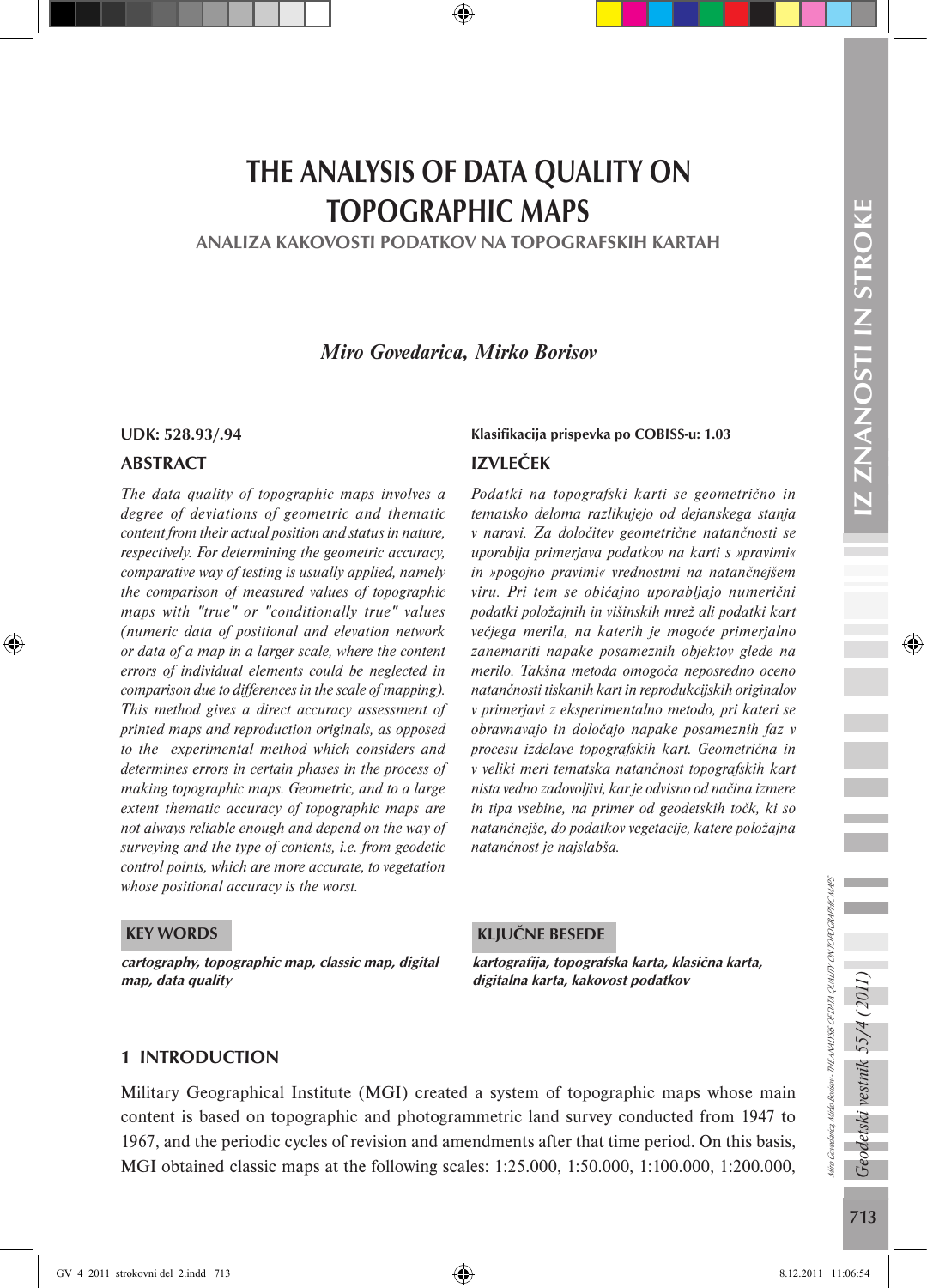1:300.000, 1:500.000 and 1:1.000.000. All the earlier editions of maps which were made before and after the Second World War and which were periodically updated and used for a long time are being replaced with aforementioned topographic maps. Basic features of the new maps are based on the same geographical and mathematical basis. They were created using the system of derived maps and represented in the conformal (Gauss-Kruger or Lambert) cartographic projection, with the Greenwich meridian as default. The same or similar cartographic-editorial decisions are applied. In other words, all maps are created in a single geodetic and cartographic system, which considerably facilitates their application.

This article focuses on topographic maps at the scales 1:25.000 (TM25), 1:50.000 (TM50) and 1:100.000 (TM100). The main goal was to represent their quality in the classic (older) and digital (newer) form. One of the main goals of MGI is ongoing activity on the conversion from analog form of topographic maps to digital form considering various aspects of digitization of cartographic sources. Significant effort is made to come up with the entire range of scales of maps published by MGI and to create an integrated topographic and cartographic information system.

## 2 ANALYSIS OF DATA QUALITY ON CLASSIC MAPS

The data quality of classic topographic maps includes both geometric accuracy and thematic fidelity of cartographic content. For the analysis of data quality, classic topographic maps at the scales TM 25, TM 50 and TM 100 have been considered. Thematic integrity and data fidelity were accomplished in the examination and evaluation of other content, apropos the previous assessment of accuracy of maps (Mihajlović, 2003). Considering that, it can be stated that the input data at the time were very reliable. However, the general quality of information has declined over time, so it is necessary to periodically update the content.

#### 2.1 The positional accuracy

The positional accuracy of graphical data in classic topographic maps of larger scale is given in Table 1. The table shows that the ratio of geometric accuracy of classic topographic maps is almost proportional to the reduction of sheet area, apropos the increasing of the surface of signatures and width of the lines, which represents that the reduction in geometric accuracy of classic topographic maps is, on a certain level, the consequence of cartographic - reproduction processes. Considering the successive methodology and technology in creating of draftingpublishing originals, it can be assumed that the mean square error of point objects is in the range from  $\pm$  3,7 m to  $\pm$  43 m, at the map scale.

Therefore, the mean square position error of geodetic control points for sheets of scales TM25, TM50 and TM100 ranges from  $\pm$  3,7 m to  $\pm$  29 m. This confirms that examined sheets of topographic maps have the correct absolute position within the used projection and there is no significant increase of, i.e. reduction, rotation, translation or shearing of the mapping surface. The reference value which would prove this is, for example, graphic accuracy of 0,2 mm at TM25 is 5 m on the ground, where 3,7 m is below 5 m. Also, the graphic accuracy of 0.3 mm at TM50 and 0.35 mm at TM100 (Buder, 1978). Positional accuracy of other points of topographic content is

Miro Govedarica, Mirko Borisov - THE ANALYSIS OF DATA QUALITY ON TOPOGRAPHIC MAPS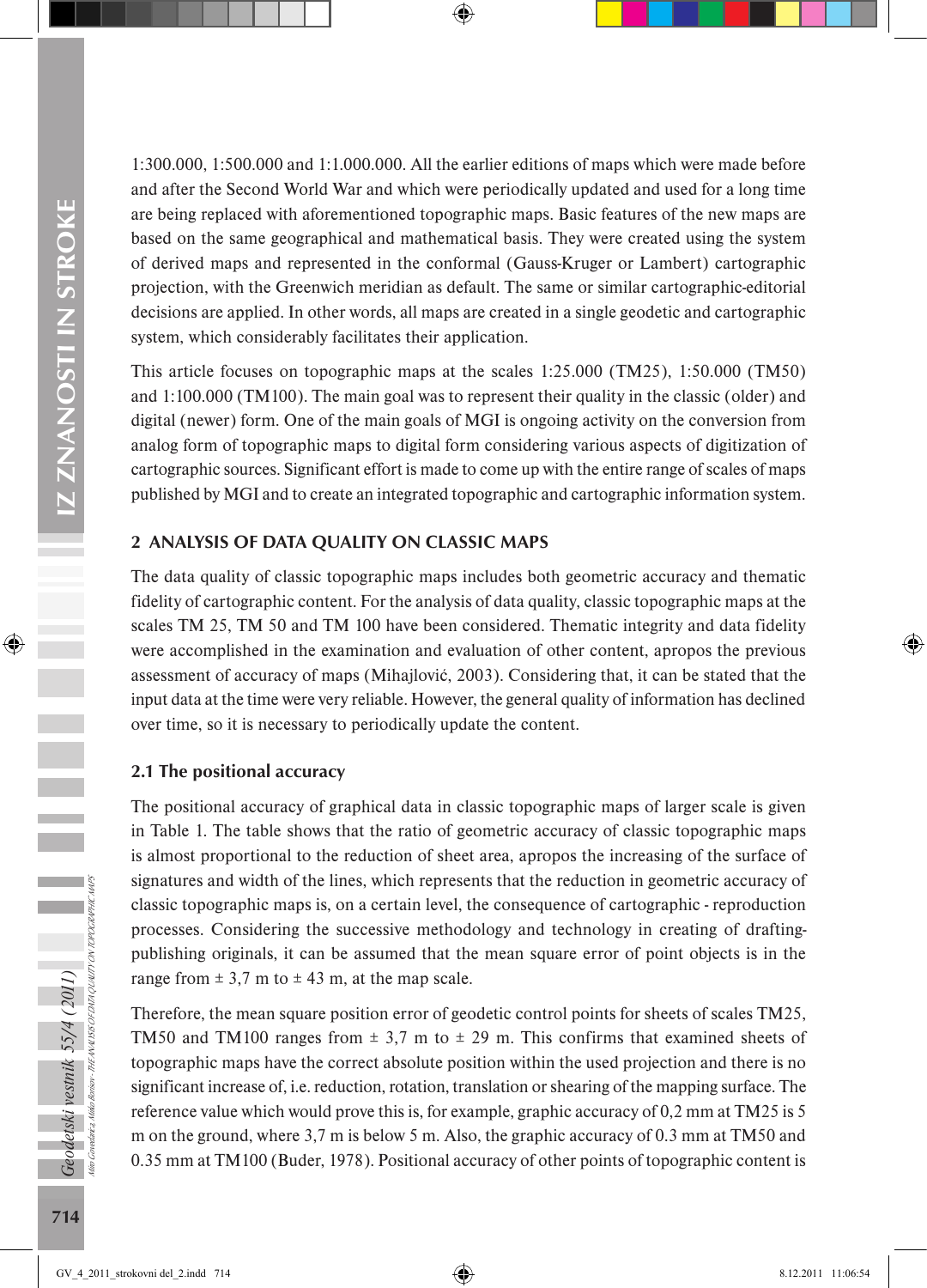|                                                                   | The mean square error (m) |                             |                     |  |  |  |
|-------------------------------------------------------------------|---------------------------|-----------------------------|---------------------|--|--|--|
| The accuracy criterion                                            | TM25                      | <b>TM50</b>                 | <b>TM100</b>        |  |  |  |
| The positional<br>accuracy - geodetic<br>control points           | $\sigma_p = \pm 3.7$      | $\sigma_p = \pm 14.3$       | $\sigma_p = \pm 29$ |  |  |  |
| The positional<br>accuracy of detailed<br>points printed in black | $\sigma_p = \pm 10,1$     | $\sigma_p = \pm 18.4$       | $\sigma_p = \pm 40$ |  |  |  |
| The positional<br>accuracy of points<br>printed in green          | $\sigma_p = \pm 14.6$     | $\sigma_{\rm p} = \pm 21,4$ | $\sigma_p = \pm 43$ |  |  |  |

*Table 1: The comparison of positional accuracy of TM25, TM50 and TM100 (Barut, 1974)* 

worse and is given specifically for the detailed points which are printed in black colour, as well as the detailed points which are printed in green colour. Only clearly defined detailed points were taken into account during testing. The mean square error of detailed points which are printed in black ranges from  $\pm$  10,1 m to  $\pm$  40 m. Also, the mean square error of detailed points which are printed in green color ranges from  $\pm$  14,6 m to  $\pm$  43 m, in the scale of mapping (Barut, 1974).

Since hydrography is represented in a more detailed and more accurate way compared to the other content in topographic maps, and other elements of geographic content with transition to smaller scale moves in accordance with hydrography, it could be said that the mean square error of hydrography in the mentioned classic topographic maps ranges in within  $\pm$  10,1 m to  $\pm$  43 m, at the appropriate map scale. In other words, the first value is an indication of the accuracy of detailed points printed in black and the other value of the positional accuracy of the detailed points printed in green colour. The accuracy of hydrography is between these two values (Barut, 1974). The lowest accuracy of the detailed points, which were printed in green is expected since it is most dependent content of topographic maps because it accords with all other data.

#### 2.2 The height accuracy

The height accuracy of classic topographic maps refers to precision which represents different points of land forms in relation to the selected zero height reference surface. There should be the difference distinguished between direct certain height accuracy and precision of height contour line points. Heights of the points are determined during the survey, and depend on surveying method, i.e. photogrammetry where heights of the points depend on the accuracy of control points and altitude of aircraft. According to (Buder, 1978) it is:

$$
\sigma_h = \pm 0.2 \text{ % } H_0(m) \tag{2.1}
$$

where  $H_0$  is the relative altitude of aircraft.

The height accuracy of classic topographic maps also depends on the precision of the representation of relief, i.e. of the accuracy of contour lines as the main way of the relief`s

Miro Govedarica, Mirko Borisov - THE ANALYSIS OF DATA QUALITY ON TOPOGRAPHIC MAPS

kro Govedarica, Mirko Borisov - THE ANALYSIS OF DATA QUALITY ON TOPOGRAPHIC MAPS

Geodetski vestnik 55/4 (2011)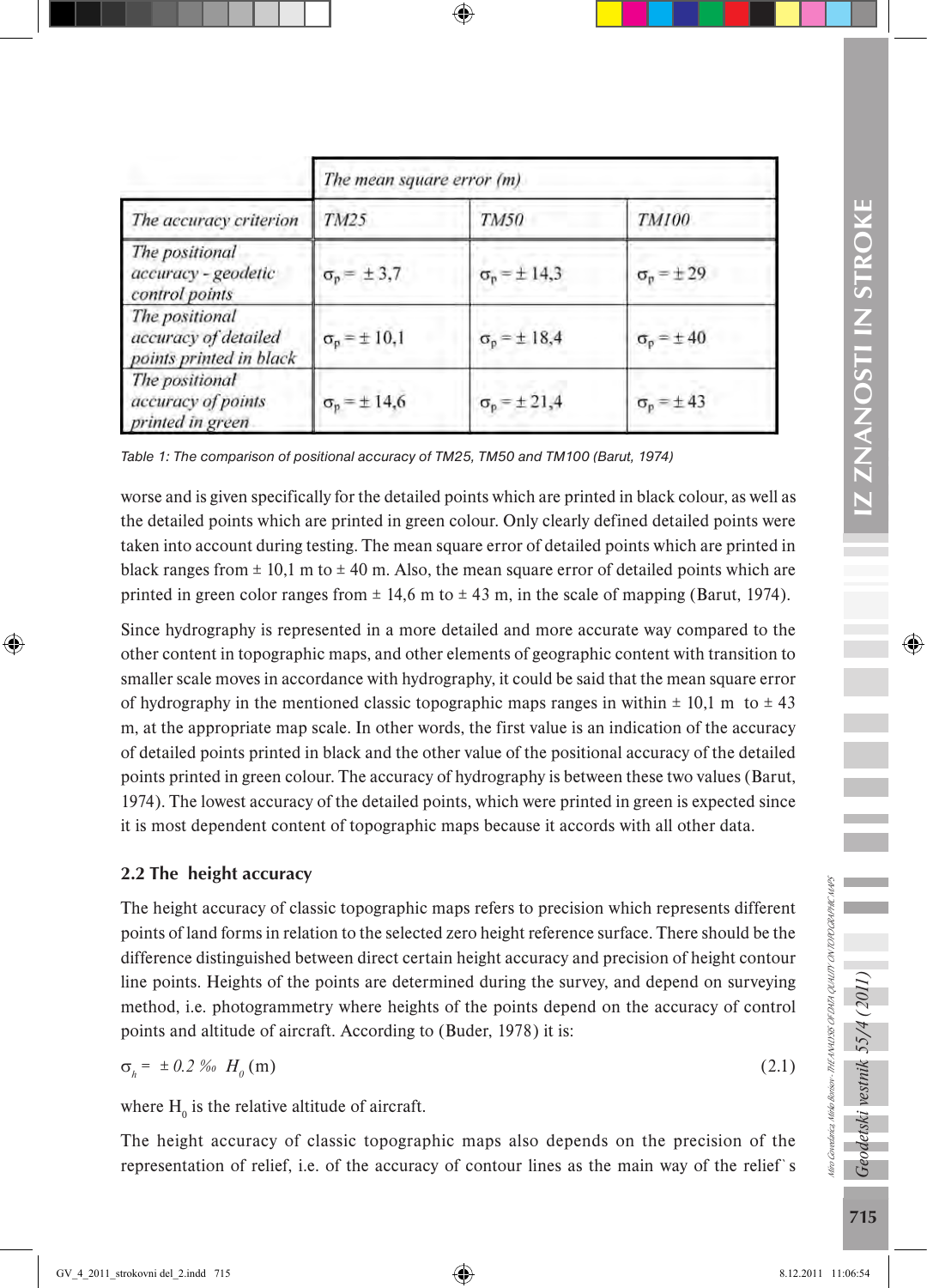representation and of the accuracy of numerically marked elevation points (levels). The mean square errors of positions of contour lines, which determine the height accuracy, are commonly used as an elevation indicator of the accuracy of classic topographic maps, as well as the mean square errors of height points in relation to the nearest geodetic control points (Table 2).

|                                                       | The mean square error (m)                     |                                             |                                            |  |  |  |
|-------------------------------------------------------|-----------------------------------------------|---------------------------------------------|--------------------------------------------|--|--|--|
| The accuracy criterion                                | TM25                                          | TM50                                        | <b>TM100</b>                               |  |  |  |
| The height accuracy of<br>detailed points             | $\sigma_h = \pm 2.0$                          | $\sigma_h = \pm 2.6$                        | $\sigma_h = \pm 3.2$                       |  |  |  |
| The height accuracy of<br>detailed points by<br>Koppe | $\sigma_h = \pm (1, 4 + 4.1)$<br>$(g \alpha)$ | $\sigma_h = \pm (1,3 + 14)$<br>$tg \alpha)$ | $\sigma_h = \pm (1, 1 + 3)$<br>$tg \alpha$ |  |  |  |

Table 2: The comparison of height accuracy of TM25, TM50 and TM100 (Barut, 1974)

Formulas and many expressions used as indicators of the quality of the relief represented by contour lines, do not give a precisely and easily understandable picture of deviation of contour lines of their actual position. The accuracy of elevation points of contour lines is determined by many complex procedures. One of the commonly used equations is defined by Koppe:

$$
\sigma_h = \pm (A + B_{\text{tg}\alpha}) \tag{2.2}
$$

where

 $\alpha$  is the slope of terrain and,

A and B are coefficients which are determined depending on type of the cartographic material.

For decades there has been a specific problem of testing the accuracy of contour lines, and a general solution has not yet been found (Buder, 1978). The essence of the problem is in a desire to mutually compare two different surfaces that have very complicated structure and are undefined in the continual numerical sense. The first one is the part of the physical surface of the Earth, it has many details and is designed to scale down the observed map (approximately), and the other surface has been given as conditional representation of the third dimension using contour lines. In other words, contour lines may be incorrect in different ways in relation to the actual "natural" curve. More specifically, this case is about the height discrepancy on a map of displayed area which is framed by given contour line of the actual terrain surface height given by the contour lines form in nature.

#### 2.3 Thematic accuracy

Thematic accuracy of classic maps includes content and time determinations, namely data fidelity of topographic maps. It is impossible to find mathematical expression for thematic accuracy. Only the number of errors in relation to the total number of data can be determined, such as names or signs in a single sheet of a topographic map. Obsolete, outdated, and thus the defective or incorrect content decreases the quality and usefulness of topographic map, since

Miro Govedarica, Mirko Borisov -

THE ANALYSIS OF DATA QUALITY ON TOPOGRAPHIC MAPS

י בגעווואר אין די גערער אווווסטישען פון די גערער אוווערטישען.<br>פון דער אין דער אין דער אין די די גערער אין די דערער אויפן פון דער אין דערער אויף דער אויפן פון דערער אויפן פו

Geodetski vestnik 55/4 (2011)<br><sub>Me Gerdera Metobero - The Aveliss orong olyun o</sub>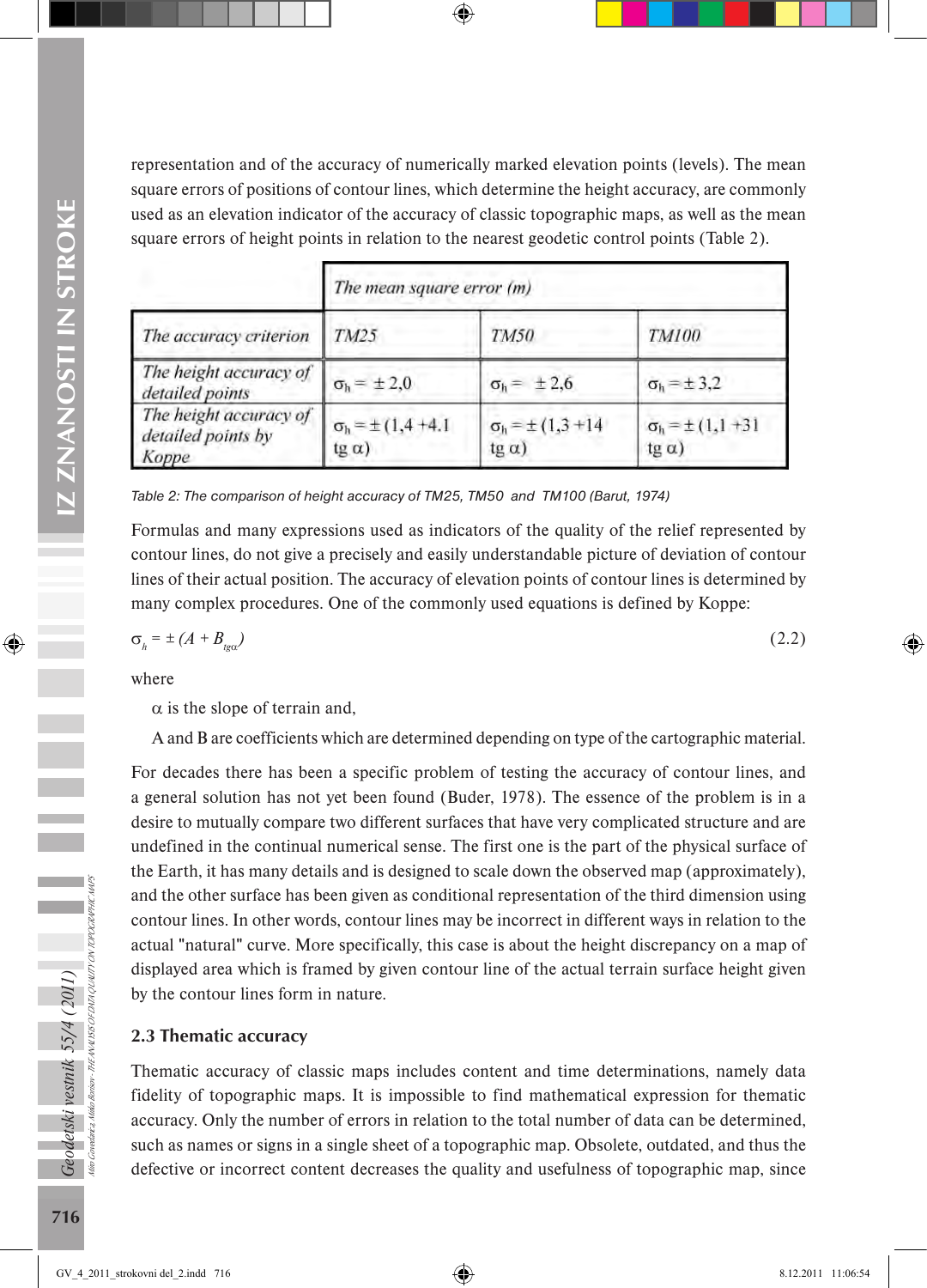they do not show exact reality as it is, but the condition as it was. Therefore, there are not set tasks related to mapping only, but scientific and practical researches in order to modernize and improve the content of topographic maps, namely their renewal.

When it comes to showing the land forms, by their nature that element of content of topographic maps should be the least changeable. However, in the relief area there is a variety of changes due to human activities (reclamation, mining, etc.) and there is also the influence of natural forces (landslides, erosion, etc.). In addition, substantial changes are visible in a view of the relief by applying specific methods of surveying and cartography (topographic and photogrammetric surveys, base height, generalization of field types, etc.). Also, construction of power plants, accumulation of lakes and a network of channels cause modifications of confluences and river flows.

There are very noticeable changes in land cover and there are perhaps the biggest changes close to populated places. Populated places and infrastructure have been recently subjected to rapid changes. Entirely new settlements arise, and the old ones change their old look and all those changes influence the fidelity of the topographic content. Major changes were made in the transport network, settlements and geographical names, too. Thematic accuracy of classic topographic maps, especially in the content, is the highest on the maps made by direct topographic and photogrammetric surveying, because that is connection between surveyor-cartographer compiler from its original situation and real state in the field. Moreover, in derived classic topographic maps (in this particular case TM50 and TM100) there is presented degradation of thematic accuracy and that is the direct consequence of generalization and omission errors. When it comes to other types of maps obtained from the cartographic sources, quality is even worse because there are both, a question of accuracy of thematic content and the update of cartographic sources.

# 3 ANALYSIS OF DATA QUALITY ON DIGITAL MAPS

When discussing the quality of data obtained by digitizing the existing topographic maps, one should, above all, bear in mind that all data have already been processed. Specifically, these data were already reviewed which includes removal of irregular details on the digitized content as a result of surface deformation and random errors. On the other hand, the processing that has already been made using these data carries certain risks. Since these data have already been processed, it is practically impossible to remove all the errors from data which were made during that modelling, because there is usually no information which could be used for reconstructing the original data. Errors which are contained in data obtained by digitalization of the existing maps contain both errors of the original data collection and processing (both surveying and mapping errors) and also transformation errors (scanning, georeferencing, vectorization). The limiting factor is certainly the original data collection errors.

Data quality of digital topographic maps depends on the graphics (cartographics) sources, numerical sources (catalog of geodetic points), the process of analog-digital conversion, and the methods of data modelling and processing (system of visualization, technical possibilities and Geodetski vestnik 55/4 (2011)

Miro Govedarica, Mirko Borisov - THE ANALYSIS OF DATA QUALITY ON TOPOGRAPHIC MAPS

kro Govedarica, Mirko Borisov - THE ANALYSIS OF DATA QUALITY ON TOPOGRAPHIC MAPS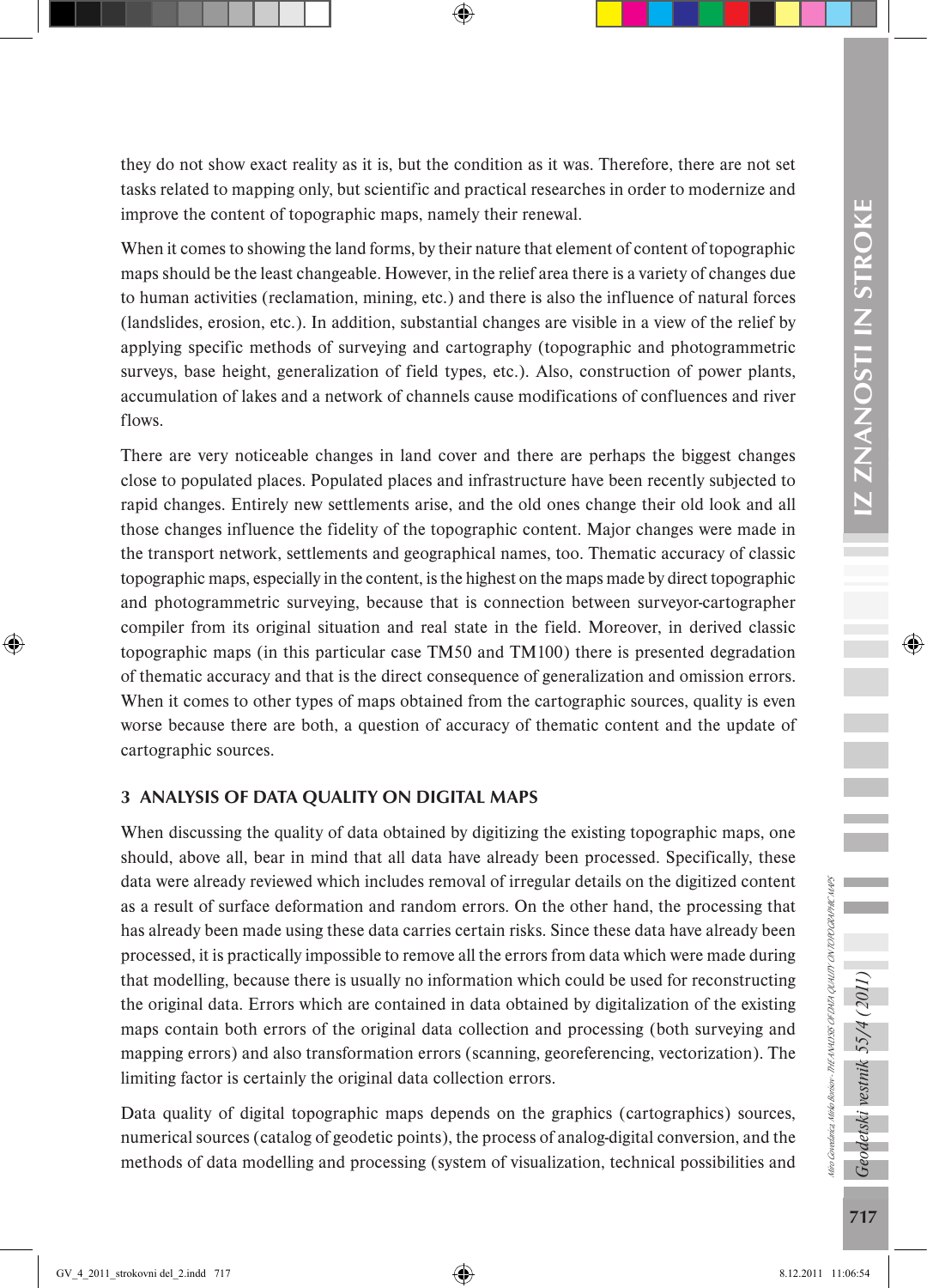human factor). However, the general quality depends on the positional and height accuracy of topographic content, and of the updating of data.

After scanning and vectorizing TK25, TK50 and TK100 (paper maps and reproduction originals) in digital form, an additional activity was a control and modelling of the data. That control was used for checking reference data (geodetic points) and implementing modifications and updates, according to available reference data sources. Correction and processing was performed also for geometric and thematic data.

#### 3.1 The positional accuracy

Applied methods of data conversion from analog to digital format (scanning, interactive digitizing, automatic and semi-automatic vectorization) caused various errors. Their values do not exceed the maximum error values of source materials in analog form. Therefore, the accuracy of digital data which were obtained after processing and conversion from analog form can be described by the following types of errors:

$$
m_{ij} = \sigma ;
$$
  
\n
$$
m_{\text{proc}} \le m_{iz},
$$
  
\n
$$
m_{\text{max}}^2 = m_{iz}^2 + m_{\text{proc}}^2 = 2m_{iz}^2 ;
$$
  
\n
$$
m_{\text{max}} = \left| \sqrt{2m_{iz}^2} \right| ;
$$
\n(3.1)

where:

*m*<sub>izy</sub> - maximum error of source material;

*m<sub>proc</sub>* - maximum error of processing (conversion and data processing);

*m<sub>max</sub>* - maximum error of digital data and

σ - standard (Gaussian mean square) error of data source.

The accuracy of the source maps (reproduction originals) that were used as input data is defined by the Gaussian mean square error and maximum permissible error (double value of the mean square error). The expression for the Gaussian mean square error is:

$$
\sigma = \sqrt{\frac{1}{n} \sum \Delta_i^2} \quad ; \tag{3.2}
$$

where:

- σ standard (Gaussian mean square) error of data source;
- ∆ deviation (difference) of real values;
- *n* number of discrepancies in the sum and
- *i* positive integer variable.

Miro Govedarica, Mirko Borisov -

THE ANALYSIS OF DATA QUALITY ON TOPOGRAPHIC MAPS

Geodetski vestnik 55/4 (2011)<br><sup>Me</sup> osedna udo*bnov - tik* wurss orona quum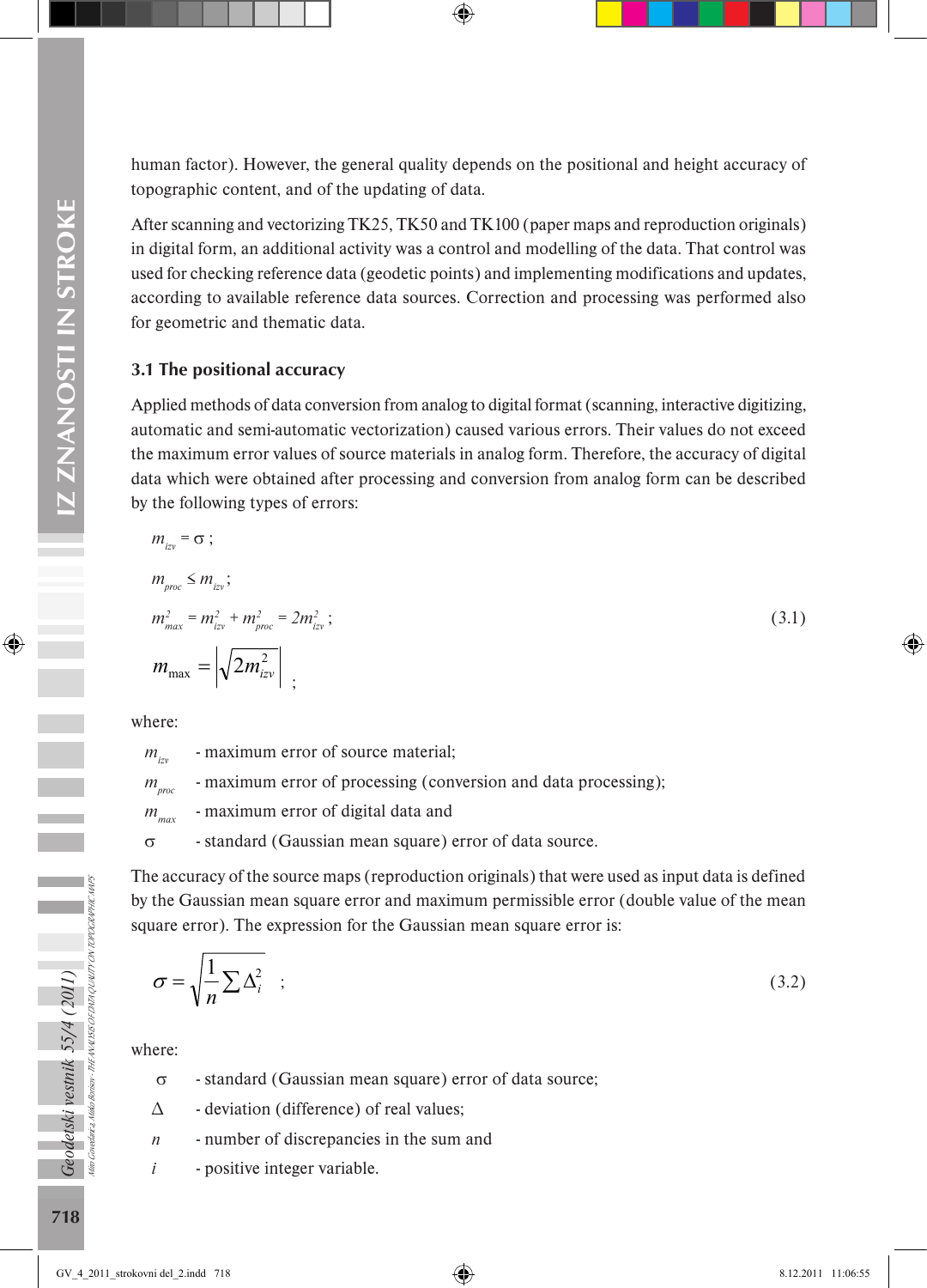Based on the expressions 3.1 and 3.2, the mean square errors were calculated and the quality assessment of digital data was shown. The accuracy of the mathematical base (cartographic projection, referent-marked points and geodetic points) of digital topographic maps is given by the mean square error in Table 3.

| Elements of the mathematical base | The mean square error at map scale<br>(mm) |
|-----------------------------------|--------------------------------------------|
| Cartographic projection (lines)   | ±0.10                                      |
| Reference (marked) points         | ±0.10                                      |
| Geodetic points                   | $\pm 0.18$                                 |

*Table 3: The mean square errors of the mathematical bases of TM25, TM50 and TM100*

The accuracy of position of other objects on digital topographic maps is determined compared to the nearest control (geodetic) point. The mean square errors of well-identified objects (crossroad, railways, religious objects, powerlines, telecommunication and other facilities) are given in Table 4.

| Objects represent in digital topographic<br>maps                                  | The mean square error at map scale<br>(mm) |  |  |  |
|-----------------------------------------------------------------------------------|--------------------------------------------|--|--|--|
| Permanent, well-identified objects<br>(facilities, utilities, religious objects)  | ± 0.35                                     |  |  |  |
| Poor identified objects (features and<br>characteristics of settlements and soil) | ± 0.55                                     |  |  |  |

*Table 4: The mean square errors of important objects of TM25, TM50 and TM100*

In areas with forests and/or mountains and sandy hills, objects can be 1,5 times of less accuracy, with maximum of 0,75 mm. Where the symbols of topographic maps were not relocated, the absolute value of horizontal (positional) errors of strictly defined lines that refer to the nearest control point or the network does not exceed 0,5 mm. When it comes to vegetation and contours which are marked, the maximum positional error reaches up to 1 mm at the scale of map.

Positional accuracy of the other elements of digital topographic maps is not controlled. Since the number of surveyed geodetic points and important objects was of high density, and the content source accorded and carefully positioned in relation to surveying and mapping network, there is a probability for good positional accuracy and the remaining contents of the digital topographic maps.

Miro Govedarica, Mirko Borisov - THE ANALYSIS OF DATA QUALITY ON TOPOGRAPHIC MAPS

kro Govedarica, Mirko Borisov - THE ANALYSIS OF DATA QUALITY ON TOPOGRAPHIC MAPS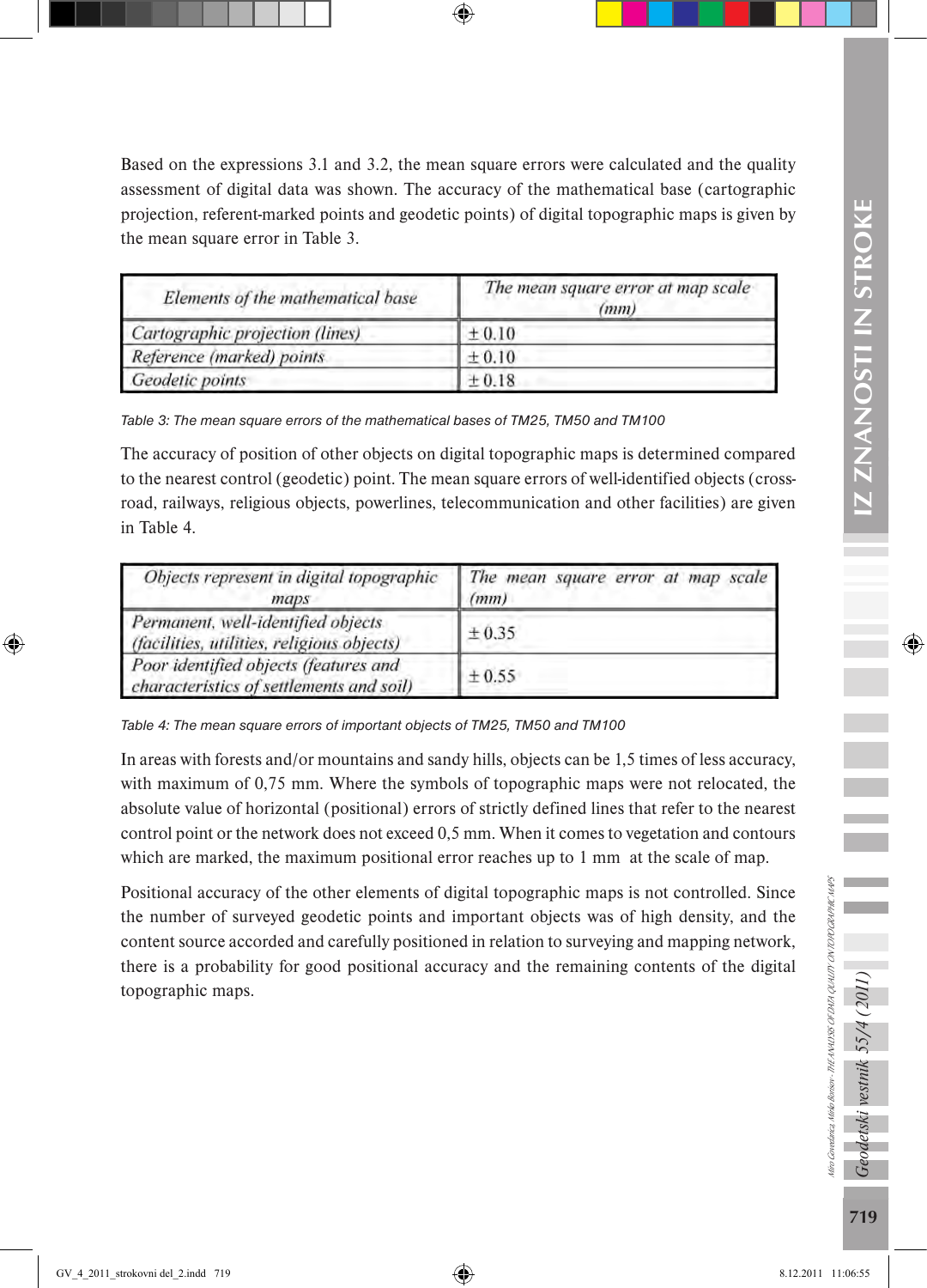

*Figure 1: Example of matching content regardless of georeferenced reproduction original of the situation (red) and raster map TM25*

Also, the process of scanning and georeferencing of reproduction originals was carried out, as were also the settlements, roads and contour lines at the scale of TM25. After the overlay of independently scanned and georeferenced sources in the working environment of software package DigiScan (and some other software packages) very good agreement of a content was noticeable (Figure 1). This confirms the quality of error elimination using collocation based on all points of the map grid and agrees with the values shown in Table 5.

| Raster map and                       |           | The mean square error $(m)$ |            |               |                       |            |               |  |
|--------------------------------------|-----------|-----------------------------|------------|---------------|-----------------------|------------|---------------|--|
|                                      | Number    | Raster map                  |            |               | Reproduction original |            |               |  |
| reproduction original<br>of the TM25 | of points | $\sigma_{Y}$                | $\sigma_Y$ | $\sigma_{XY}$ | $\sigma_x$            | $\sigma_r$ | $\sigma_{XY}$ |  |
| Average                              | 191       | 3.29                        | 2.50       | 4.13          | 1.28                  | 0.98       | 1.62          |  |
| Max                                  |           | 6.82                        | 7.32       | 9.99          | 2.60                  | 1.98       | 3.27          |  |
| Standard deviation                   | 6.16      | 0.46                        | 0.56       | 0.72          | 0.33                  | 0.28       | 0.43          |  |

Table 5: Georeferencing errors of raster map and reproduction original of the TM25 (scanned)

Deformation errors of map sheet and scanning to a large extent can be minimized, but only under certain conditions. In fact, to detect surface deformation which occurs during the time, it is necessary that map points be plotted with known reference coordinates. This is especially important in cases of strains of a local character, where it is necessary that there is a greater amount of points with relatively uniform and dense distribution over the useful area of a map. On the basis of known theoretical coordinates of these points and their positions on a map, it is possible to determine the deformation of the map sources. In the most favorable cases, those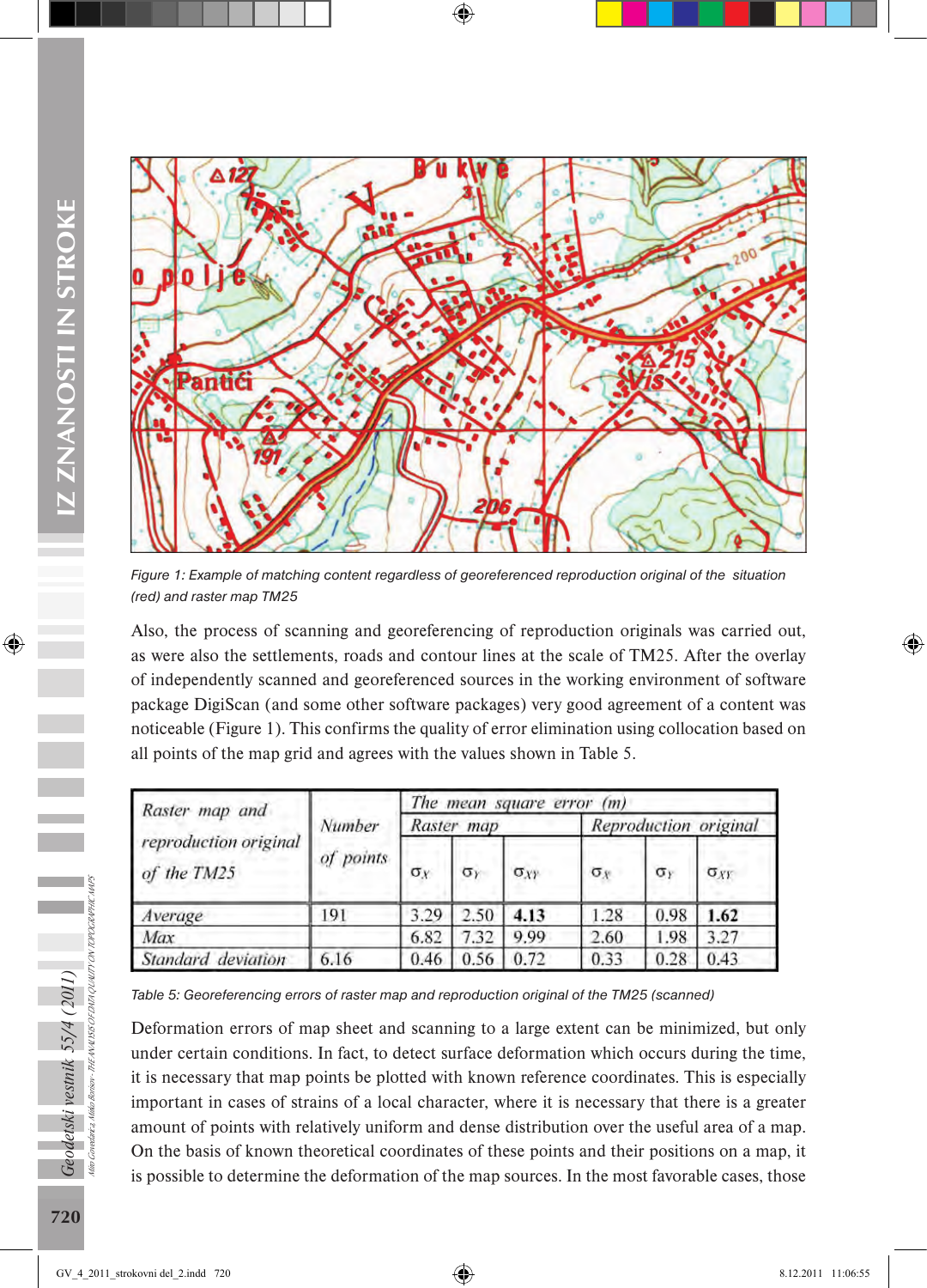Ē

points represent the vertices of the map grid or graticule. Scanning errors can be avoided by using high-quality scanners and software, in the same way as in the case of identification and elimination of map media deformation. The optimum case is the usage of high quality flatbed scanner of large format. An additional problem with digitization of the existing hardcopy (cartographic sources) is the questionable updatedness with real situation, since these map sources represent the situation several years old, or even several decades old (Borisov, 2001).

#### 3.2 The height accuracy

In digital cartography the height system is usually represented in the form of digital elevation model (DEM). It could be said that the accuracy of digital elevation representation depends directly on the sources which are used for measuring the plane coordinates, on the density of elevation points (i.e. grid size) and their geometric positions on the slope of terrain.

The quality of DEM which is obtained by digitizing contour lines from maps includes all sources of errors both in the process of its conversion into digital form and generating of DEM by interpolation. Specifically, the process of the DEM production consists of digitalization (scanning and vectorization) of contour lines, adding heights to contour lines, transforming vector lines into cloud of points and generating of DEM model. The overall mean elevation error, as an indicator of accuracy of the elevation model, is calculated using the formula:

$$
\sigma_{HP} = \sqrt{\sum \sigma_i^2} \tag{3-3}
$$

where:

 $\sigma_{\mu\nu}$  - error level obtained by digitizing the contours from the existing reproduction original of contour lines,

σ*<sup>i</sup>* - error as a result of data processing at a certain stage of works.

The most significant sources of errors that can affect the quality of DEM, and that should be considered in the calculation of accuracy are:

- a. primary data collection of elevation model (photogrammetric restitution):
- orientation errors of photogrammetric model;
- mapping errors (lowering of marks of photogrammetric instrument and drawing contour lines);
- errors of cartographic processing;
- b. errors after mapping and during the process of secondary data collection, namely data conversion in digital form:
- map media deformation errors;
- scanning errors;
- georeferencing errors of a scanned map;
- digitization errors (vectorization of contour lines and other lines and of individual points).

Geodetski vestnik 55/4 (2011)

Miro Govedarica, Mirko Borisov - THE ANALYSIS OF DATA QUALITY ON TOPOGRAPHIC MAPS

tiro Govedarica, Mirko Borisov - THE ANALISSS OF DATA QUALITY ON TOPOGRAPHIC MAPS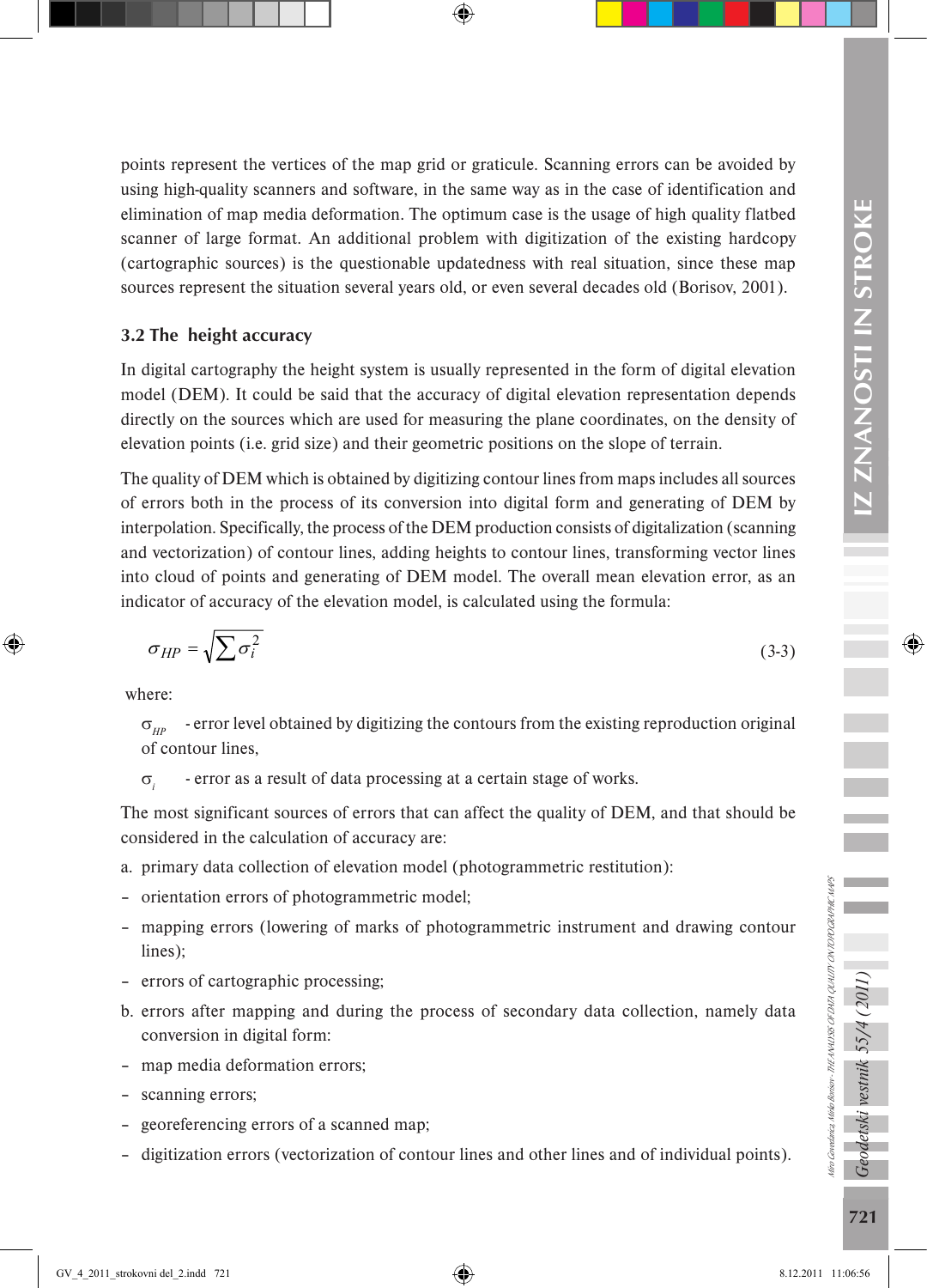The accuracy of DEM is defined by the positional accuracy of individual points that are directly measured and their quantity with respect to quality of the sample that represents the terrain surface. From topologic aspect, there are two basic forms which can represent the digital elevation model - the regular grid and the triangular irregular network (TIN). The precision of the grid model is determined by the dimensions of the cell. High density of the grid with points of high accuracy produce accurately approximated surface. But TIN model is in the form of triangulated irregularly scattered points, dependent on the degree of a surface slope and curvature. For the increased accuracy of surface approximation, the TIN model requires dense points and the inclusion of characteristic break lines.

For digital models generated from the classic cartographic material, it is usually assumed that the elevation accuracy is from 1/4 to 1/5 of equidistance of represented contour lines (Frančula, 2000). Furthermore, based on experience and empirical values achieved for the value of the graphical scribing accuracy is usually set to 0,2 mm. In Table 6, the empirical accuracies of the DEM created by digitization of cartographic material are presented.

| Scale     | Equidistance (m) | Height accuracy (m) | Graphic scribing<br>accuracy (m) |
|-----------|------------------|---------------------|----------------------------------|
| 1: 25.000 | 10               |                     |                                  |
| 1:50.000  | 20               |                     | 10                               |
| 1:100.000 | 20               |                     | 15                               |

*Table 6: The quality of DEM obtained by digitizing TM25, TM50 and TM100*

To control the quality of the obtained models (the previously explained method for both procedures) coordinates of the points from the Catalog of state points of trigonometric network (Peterca, 1987), which are located in that area, were used. So, there were visual and exact methods for assessing the data quality of DEM. For evaluating the accuracy the equation for standard error is used:

$$
\sigma_H = \sqrt{\frac{\sum (H_i^* - H_i)}{n}} \quad ; \tag{3.3}
$$

where:

*H\* <sup>i</sup>* - values of interpolation elevations;

*H* - values of measured (control) elevations and

*n* - number of control points.

An overview of accuracy assessment of DEM obtained based on information gathered by photogrammetric method, and by creating various types of DEM and different interpolation is given in Table 7.

Miro Govedarica, Mirko Borisov - THE ANALYSIS OF DATA QUALITY ON TOPOGRAPHIC MAPS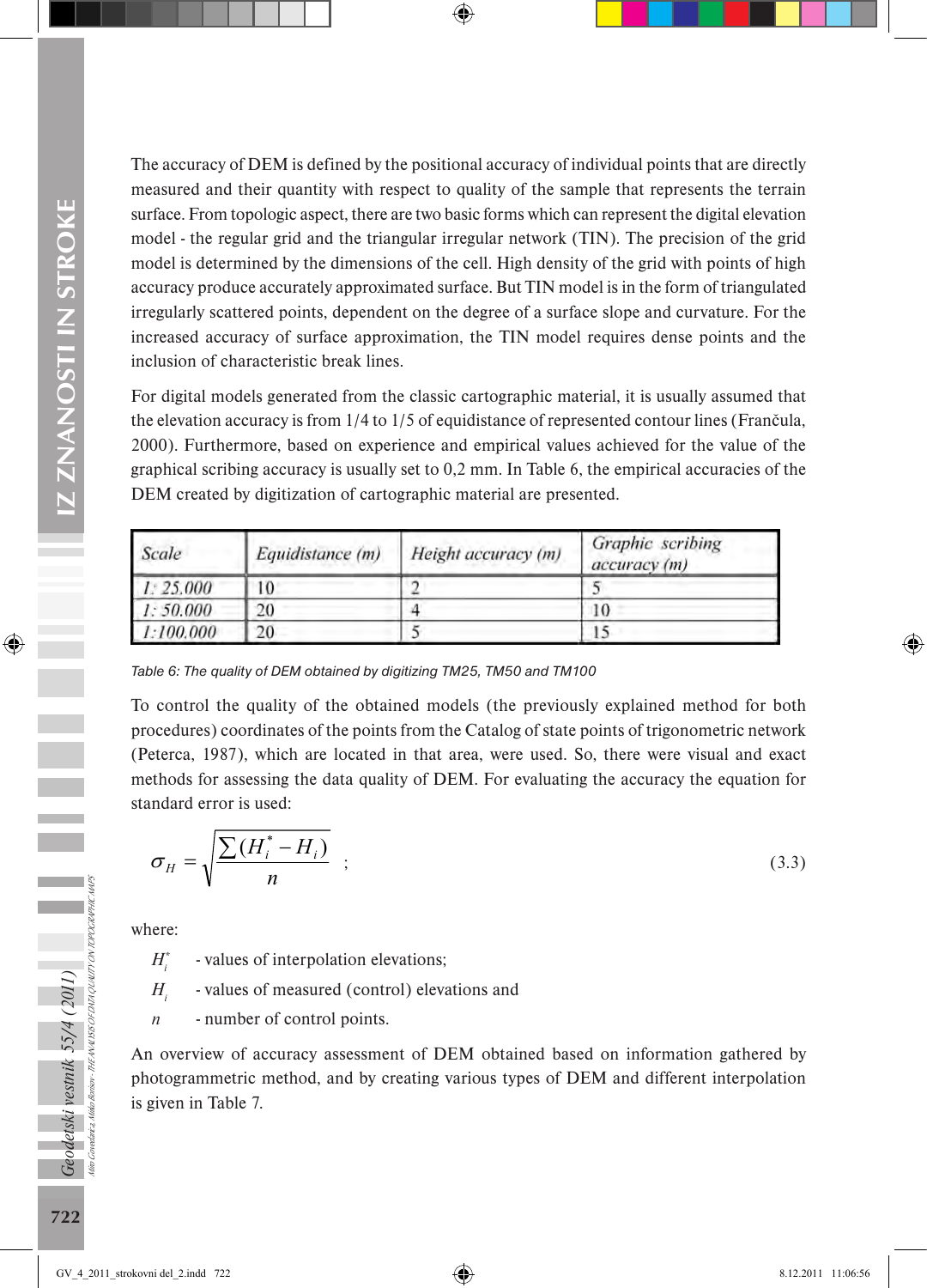|                         |                | The mean square error (m) |      |  |
|-------------------------|----------------|---------------------------|------|--|
| Aerophotos              |                |                           | GRID |  |
| $Step +$                | 25 m           |                           |      |  |
| <b>Structural lines</b> | 0 <sub>m</sub> | л<br><b>T.I</b>           |      |  |

*Table 7: The quality of DEM obtained on the basis of photogrammetric mapping of aerophotos*

The accuracy of DEM obtained based on digitized contour lines from the cartographic substrates (reproduction originals) are given in Table 8. In this case, beside of grid and TIN, the grid model is created by two methods of interpolation and visualizing elevation surface. One of them is inverse distance weighted (IDW) and the other method is spline. Also, they are presented in different resolution.

| TM 25                 |                           |     |     | TM 50                 |     |        |             |     |     |  |
|-----------------------|---------------------------|-----|-----|-----------------------|-----|--------|-------------|-----|-----|--|
| <b>TIN</b>            | <b>GRID</b>               |     |     |                       | TIN |        | <b>GRID</b> |     |     |  |
|                       | IDW<br>Spline             |     |     | IDW                   |     | Spline |             |     |     |  |
| Resolution - step (m) |                           |     |     | Resolution - step (m) |     |        |             |     |     |  |
|                       | 25                        | 10  | 25  | 10                    |     | 50     | 20          | 50  | 20  |  |
|                       | The mean square error (m) |     |     |                       |     |        |             |     |     |  |
| 2.2                   | 2.8                       | 2.7 | 1.6 | 1.5                   | 4.6 | 5.1    | 5.0         | 3.5 | 3.4 |  |

*Table 8: The quality of DEM obtained based on digitized contour lines of reproduction originals*



*Figure 2: Example of matching of digitized content of the elevation model (red) and raster map TM25*

Miro Govedarica, Mirko Borisov - THE ANALYSIS OF DATA QUALITY ON TOPOGRAPHIC MAPS

Niro Govedarica, Mirko Borisov - THE ANALYSIS OF DATA QUALITY ON TOPOGRAPHIC MAPS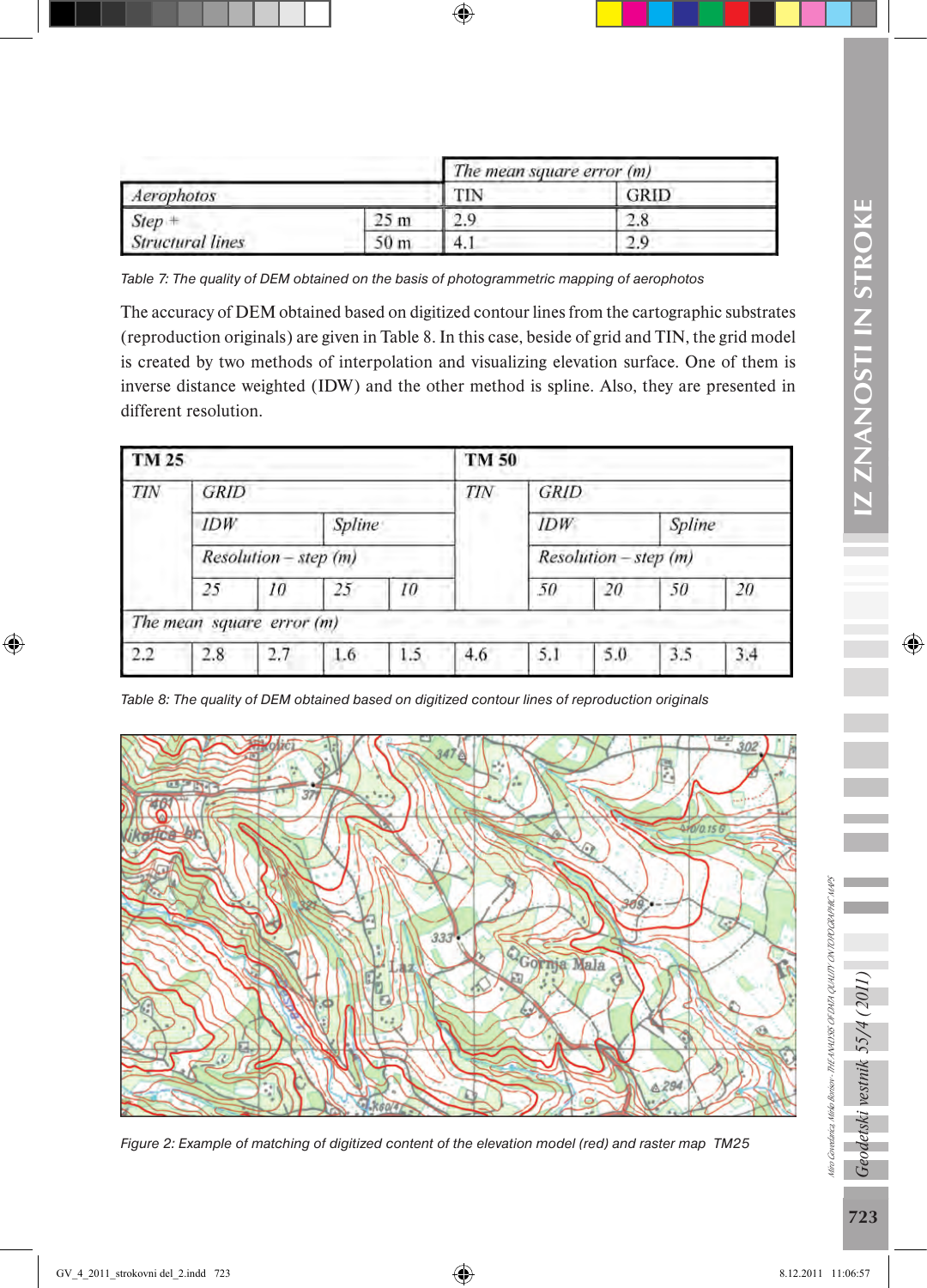The limits of contour lines errors are given in Table 9, by positional mean square error in meters. Deformations can be 1,5 times higher in the covered field.

| Flat terrain<br>$\theta^0$ | Hilly terrain<br>$\gamma$ 0 | Mountainous terrain                   |  |  |
|----------------------------|-----------------------------|---------------------------------------|--|--|
| ±4m                        | ±5m                         | $>\pm$ 5 m.<br>(depends on the slope) |  |  |

*Table 9: Limits of contour lines errors, types of terrain and the slope*

In the mountainous regions the number of contour lines is adjusted to the height difference between the top and the foot of the mountain. Types of terrain and slope are given also in the same table.

## 4 CONCLUSION

Emergence of new technologies for collecting, displaying and analyzing geospatial data is also affected in our case to review and upgrade so far achieved results in the field of digital cartography and GIS. Specifically, the purpose of that is to create topographic-cartographic database. From many aspects, choosing how to collect data of space in database may well be important decision.

This paper analyzed the data quality on topographic maps, especially in digital form. Analyzing of data quality on maps includes geometric accuracy and thematic fidelity of the content being mapped. The geometric accuracy of digital data is according to the data derived from classic maps, and they have to meet requirements generally formulated by the national standards. Positional errors of well-identified objects do not exceed the values on the classic map. But positional errors of features forming the graphic skeleton of the digital map in some cases are over than on the classic map. It can be explained so that the data are digitized from different source materials, and they are burdened with the additional errors of georeferencing and digitizing. Also, the height accuracy of the content depends on the applying methods of interpolation and visualizing elevation surface. Generally, values of the positional accuracy and the DEM of topographic maps are according to the indicators and they do not exceed the maximum error values of source material in classic form.

Specifically, the data quality on topographic maps primarily depends on the chosen scale and method of production (direct topographic and photogrammetric surveys or using generalization of the content). Moreover, in derived classic topographic maps (in this case TM50 and TM100) there is presented degradation of geometric and thematic accuracy, and that is the direct consequence of generalization and updatedness. The state topographic map at the scale 1:25.000 is a good base for creating a national infrastructure of topographical data. In that case, the primary sources of topographic-cartographic database are reproduction originals of TK25. Supplementary sources are the copies of the other topographic maps and the statistical data served as textual and numerical source material.

At the end it is very important to say that the concept of digitalization topographic maps is

Miro Govedarica, Mirko Borisov - THE ANALYSIS OF DATA QUALITY ON TOPOGRAPHIC MAPS

Aiko Boisor - THE ANALISS OF DATA QUALITY ON TOPOGRAPHIC